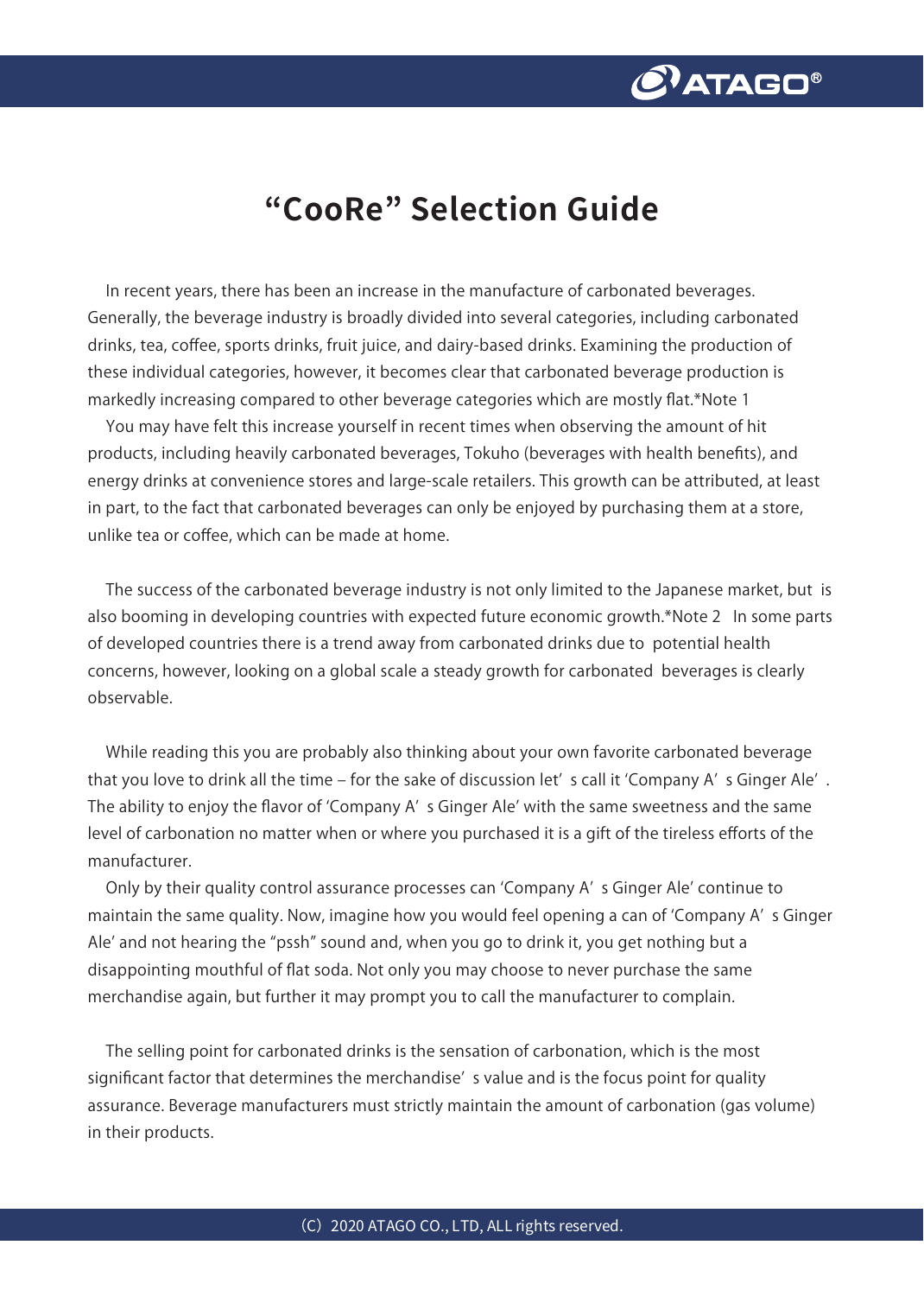

For this purpose, ATAGO has newly developed a gas volume monitor. This instrument boasts several convenient, never-before-seen features in gas volume meters for the benefit of users.

Below, you will be guided through **the reasons to choose the "CooRe"** , by introducing the features of the instrument and comparing it to conventional gas volume meters.

## **Vs. Automatic Gas Volume Meters**

**The "CooRe" is more convenient than previously available automatic gas volume meters** in several ways. This section will act as a guide through the special features of the "CooRe" while comparing it to conventional automatic gas volume meters.

#### [1] Simultaneous Measurement of Gas Volume and Brix

The "CooRe" allows for simultaneous, **automatic measurement of gas volume and Brix.** The operation method simply involves setting up a sample container and pushing a button. By adding the technology for Brix measurement to in addition to gas volume measurement, ATAGO has created a gas volume monitor like none previously available in the market. In allowing for the completion of two quality control tasks at once, the "CooRe" halves the necessary work and improves operator efficiency.

In fact, the "CooRe' s" name was created as a reference to its dual measurement capabilities characterized above. "Coo" refers to CO2, or the gas volume measurement, while "Re" is a shortening of "refractometer." **By utilizing ATAGO' s honed knowledge of refractometers in a gas volume monitor, an innovative product has been created.** 

#### [2] Easy Measurements Whenever, Wherever

Conventional automatic gas volume meters, which can weigh up to **66lbs (30kg)** and/or use a split design that separates the display and measurement sections, **cannot be easily moved**. As a result, for example, in the case of the gas volume meter being placed in a quality assurance testing room, the operator must carry sample from the production line to the testing room, an unnecessary waste of operation time. In this situation, even if the operator was to find an issue in the test results,

immediate action cannot be taken. As a result, the nightmare of producing inadequate product continues.

On the other hand, **the "CooRe" can be carried by hand**. The "CooRe' s" size and weight are as follows: Size: Approx. H 400mm X W 450mm X D 220mm, Weight: Approx. **26.45lbs (12kg)** At 26.45lbs (12kg), the "CooRe" weighs less than half of conventional automatic gas volume meters, which might weigh as much as 88.2lbs (40kg). At the weight of 26.45lbs (12kg), it can easily be carried. In addition, the display section and the measurement section are combined in one unit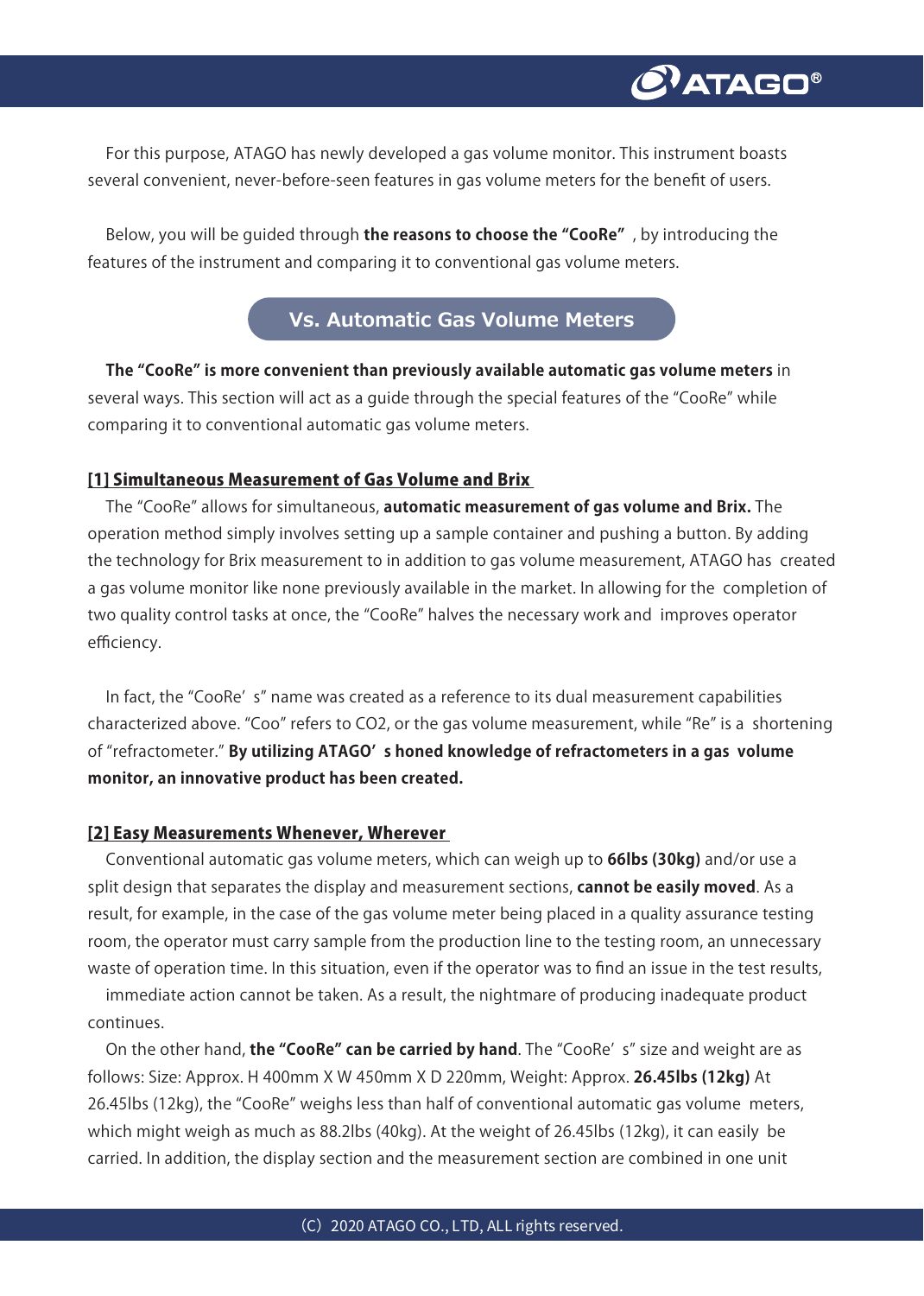and there is a handle on the instrument to makes it possible to carry it in one hand without taking up both hands.

For the suction and expulsion of liquid, **conventional gas volume meters have required a connection to nitrogen gas cylinders**, which weigh up to 22lbs (10kg). **The "CooRe" , however, has a built-in pump so it does not require a connection to or the changing of nitrogen gas cylinders.**  This is another feature that allows for convenient measurements to be carried out.

Additionally, operators can choose to supply power to the "CooRe" using **an AC adaptor or a lithium-ion battery**. Therefore, the instrument can be used even in locations without a stable power source so there is no more need to worry about where to take measurements. Clearly, **the "CooRe" is a gas volume monitor that allows operators to take measurements whenever and wherever needed.** 

#### [3] User Scale Function

Conventional users of automatic gas volume meters may at this point be worried that making the switch to the "CooRe" would result in the loss of all of their hard-earned data that has been gathered on their current instrument. However, there is no need to worry. Using the "CooRe' s" user scale functionality, a calibration curve can be created between the existing data from another instrument and the "CooRe" . By entering a coefficient, the "CooRe" performs automatic calculations so there is no need for any concern about losing the gathered data when switching. Once set up, a user scale can be used to check gas volume for each lot based on that standard.

### **Vs. Manual Shaking Gas Volume Meters**

In the previous sections, there was an introduction to the "CooRe" as the automatic gas volume monitor that can easily take measurements anywhere and at any time. In this section, the "CooRe" will be compared with other portable units, manual shaking gas volume meters, to introduce the advantages of the "CooRe" in more detail.

#### [1] No More Physical Strain For Operators

A benefit of manual shaking gas volume meters is that they are portable. However, because the pressure of **the carbon dioxide is determined by shaking the container** and expelling it from its dissolved state in the liquid, each measurement requires that operators shake the instrument for a period of time. **This shaking must be done manually**, which is a big difference between the manual shaking gas volume meters and automatic "CooRe."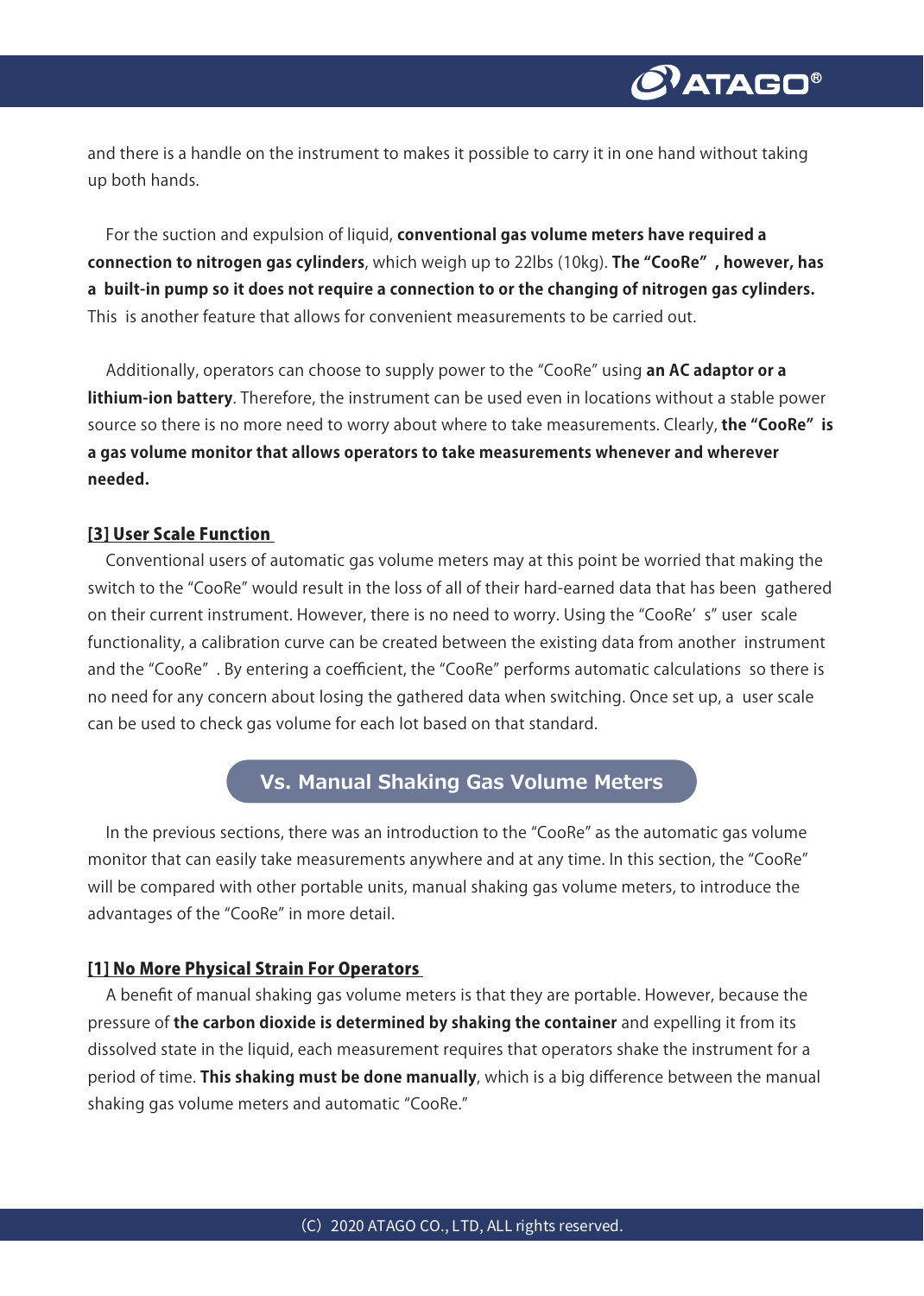

For manual shaking gas volume meters, a container filled with  $16.9$ oz  $- 67$ oz (500mL  $- 2$ L) of the desired sample is placed into the meter and then manually shaken by hand for a period of time. Although it depends on the instrument, the combined weight can exceed 4.4lbs (2kg), which places a large physical burden on the operator during the shaking. There is a risk that the operator may become fatigued over time and drop the instrument, causing damage or injury.

Automatic gas volume monitors like **the "CooRe" do not require any manual shaking**, creating a more pleasant measurement environment. **The "CooRe" frees operators from the strain of manual shaking.**

#### [2] Accurate Measurement Conditions

Since manual shaking gas volume meters are hand shaken, the method of shaking varies by operator and this has an effect on the measurement results. There is the potential that the numbers can be different each time the operator changes, meaning that there can never be certainty about the accuracy of the results. Of course, always relying on the same operator is a possibility, but  $\cdots$ well, that will result in the aforementioned situation.

On the other hand, with the "CooRe" operators can perform measurements with button presses. By pushing one button the "CooRe" automatically measure the sample and there will be no operator-related variance in the results. If a user is looking for more precise data ‒ and of course all users are – it should be clear which the best instrument to choose is. Taking into consideration all the benefits of a digital instrument, including the automatic measurement feature, the aforementioned user scales, the answer to the question of which instrument is best suited to the difficult process of quality management should be clear.

#### **Vs. Automatic and Manual Shaking Gas Volume Meters**

In the previous sections, automatic gas volume meters and manual shaking gas volume meters were compared separately. By now you understand that the "CooRe" , while being an automatic gas volume monitor, boasts the ability to measure anytime, anywhere usually found in manual shaking gas volume meters. This section will finally introduce the overall features of the "CooRe" .

#### [1] Simple Operation

The "CooRe" was developed with the goal of providing an excellent user experience.

One point concerned the ability to piecing sample containers by inserting tubes. The "CooRe" can easily pierce containers such as cans or bottles. It is possible for anyone to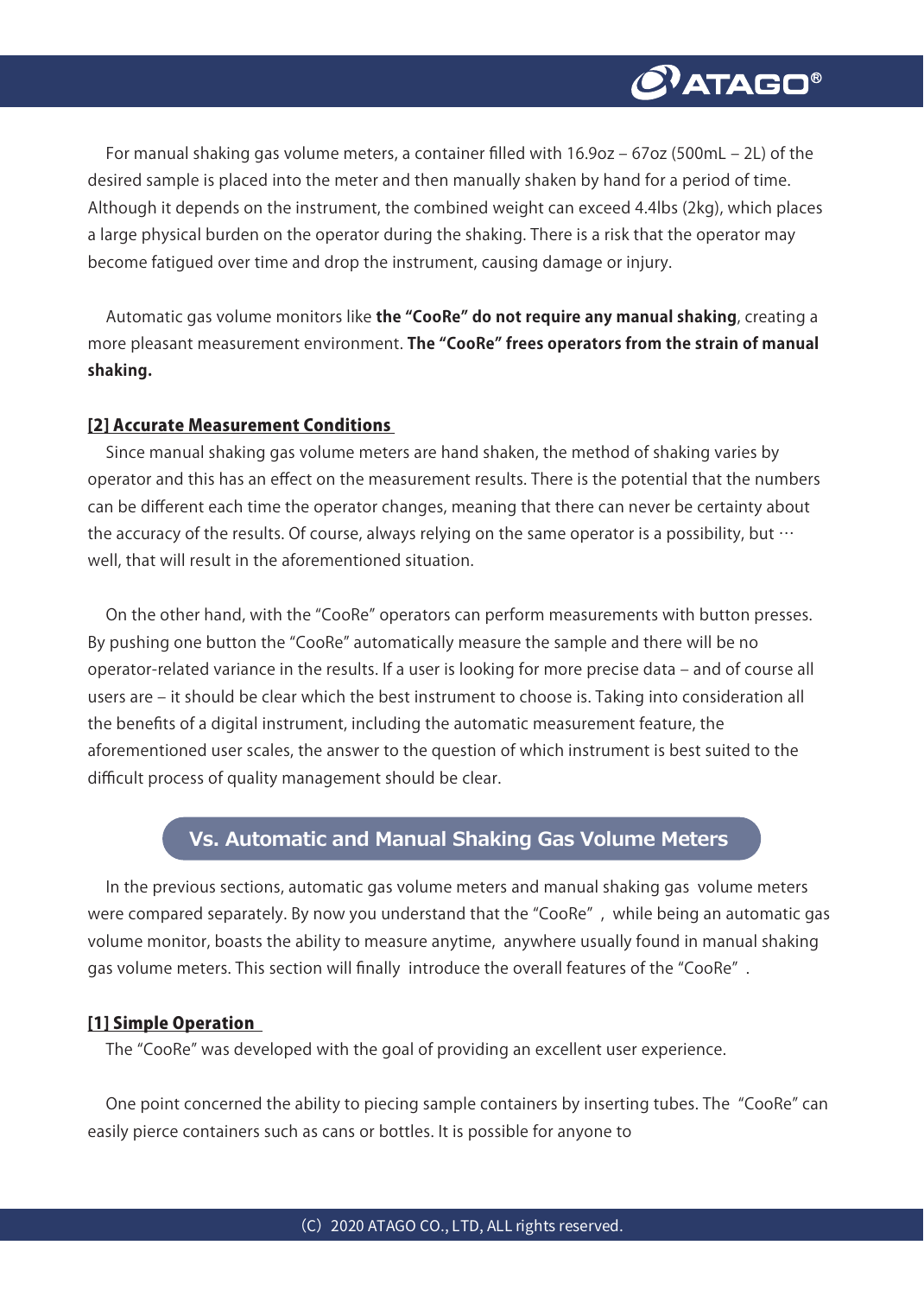

set a sample container smoothly, without any excessive effort. Also, since only 3.38oz (100mL) is required to take measurements, only a small amount of sample must be prepared. Any standard container used for carbonated beverages can be set up to take measurements.

Moreover, a special consideration was attributed to the removal procedure of sample containers. With conventional gas volume meters, the gas pressure on the tubing that is inserted into sample containers can cause liquid to leak and splatter during its removal. On the other hand, "CooRe" is equipped with a cover which eliminates the risk of liquid spraying clothing or making a mess in the measurement area during removal, so operators can use the instrument without worry.

Ease of operation also refers to the time required for measurements. In addition to the improvements listed above, ATAGO has minimized the measurement time on the instrument. Getting from setting up the sample container to measurements only takes between 1.5 and at most, 3 minutes.

#### [2] Made In Japan

The "CooRe" is proudly made in Japan. The instrument takes full advantage of the expert techniques that ATAGO has cultivated for over 70 years in the refractometer business. We believe in this product.

For each unit ATAGO produces, the internal Quality Control Department thoroughly checks the paint and mounted parts as well as for any missing screws or labels, scratches to the prism surface and any dirt. They also check the accuracy of measurement operations and for correct functioning of the lighting, display, and output.

With authorized service centers all over the world, ATAGO can respond to any inquiries or issues. An experienced ATAGO technician will quickly respond to all of your questions. We also handle any repairs that may arise. Our on-going commitment to after-purchase customer service is one of our greatest strengths.

#### [3] Cost Performance

Up to now, there has been an explanation about all the benefits that the "CooRe" provides, but there is one more important benefit that we must mention. No matter how convenient an instrument is, for users the price still has to be right. The cost of other automatic CO2 meters on the market today ranges from upwards of \$50,000 for top of the line models to around \$15,000 for less expensive models. The "CooRe", on the other hand, costs just \$8,500 – comfortably under \$10,000.